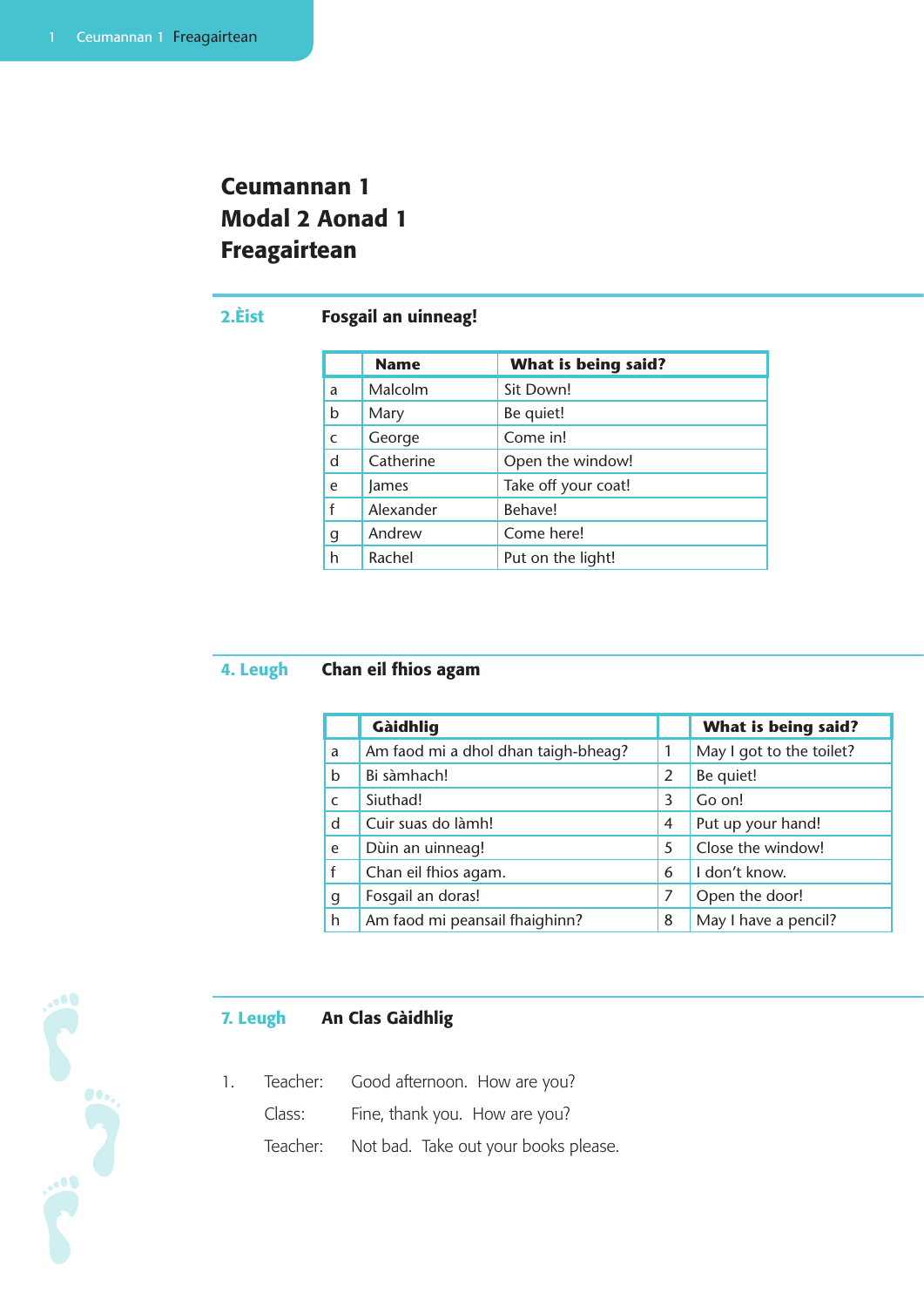| $\mathcal{P}_{\cdot}$ | Teacher: | Yes, John?                                   |
|-----------------------|----------|----------------------------------------------|
|                       | John:    | May I go to the toilet, please?              |
|                       | Teacher: | No, John. Sit down and take off your jacket! |
|                       |          |                                              |
| 3.                    | Kevin:   | Shahira, may I have a pencil, please?        |
|                       | Shahira: | Wait a minute! A pencil? Yes, Kevin. Here!   |
|                       | Kevin:   | Thanks.                                      |
|                       | Teacher: | Shahira and Kevin, be quiet!                 |
|                       | Kevin:   | Oh dear.                                     |

#### 8. Èist **Bi** modhail!

|              | The teacher is speaking to: | The teacher says                 |
|--------------|-----------------------------|----------------------------------|
| a            | lames                       | Sit down                         |
| b            | <b>Stacey</b>               | Take out your books!             |
| $\mathsf{C}$ | Catherine                   | Be quiet, please!                |
| d            | John                        | Take off your jacket! Thank you! |
| e            | Ahmed                       | Listen and write!                |
|              | David                       | Behave in the class!             |

#### 10a. Èist Na dùin an doras! 1

| a           | <b>No</b> |
|-------------|-----------|
| $\mathsf b$ | Yes       |
| C           | Yes       |
| d           | <b>No</b> |
| e           | No        |
|             | Yes       |

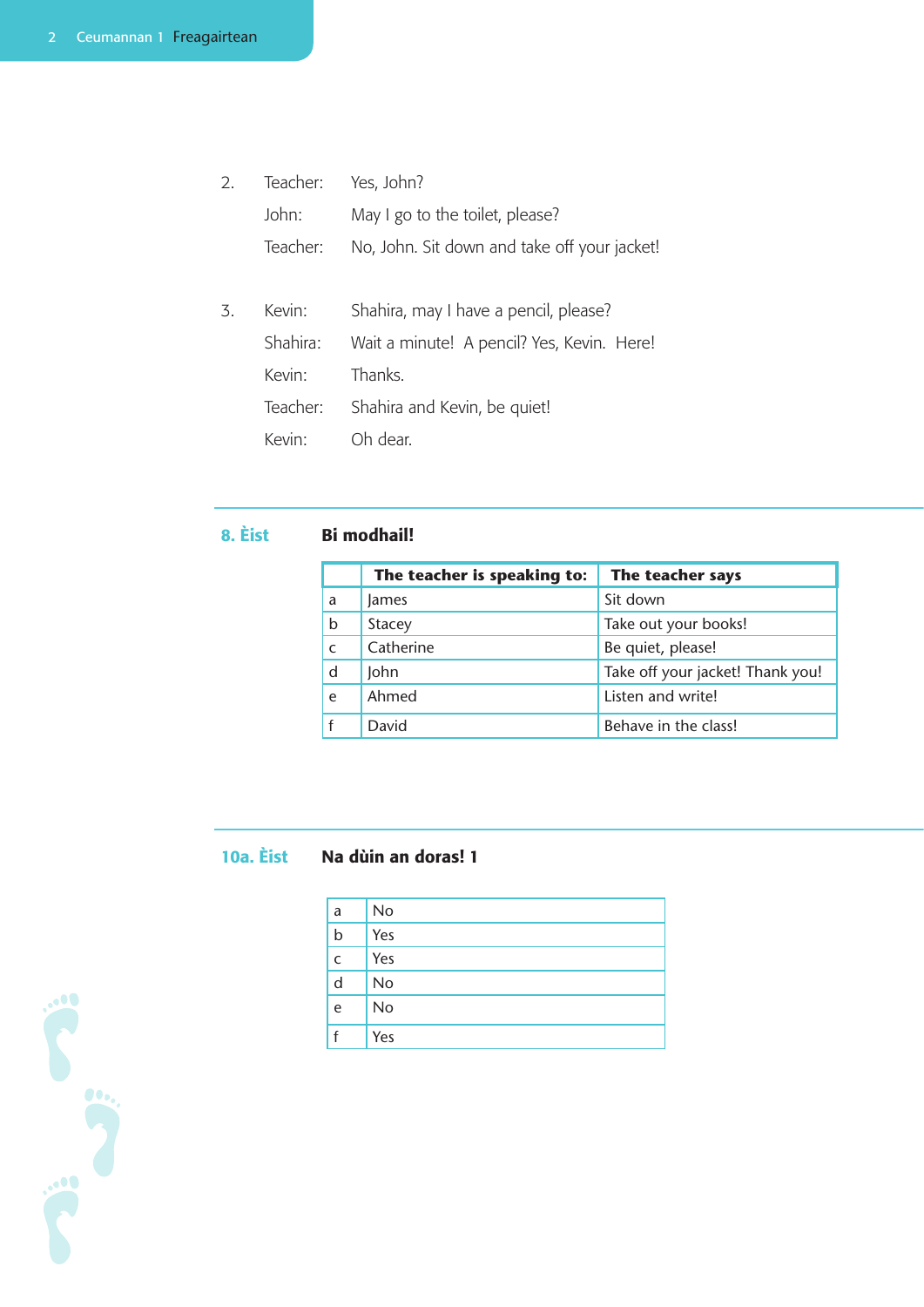# 10b. Èist Na dùin an doras! 2

|   | <b>Yes or No</b> | What are they being told to do? |
|---|------------------|---------------------------------|
| a | <b>No</b>        | Don't open the window!          |
| b | Yes              | Quiet!                          |
|   | Yes              | Speak Gaelic!                   |
| d | <b>No</b>        | Don't take off your jacket!     |
| e | <b>No</b>        | Don't sit down!                 |
|   | Yes              | Put up your hand!               |

### Sùil air ais 1 Seall seo!

| a. Draw a picture! | b. Write!                 | c. Look!                |
|--------------------|---------------------------|-------------------------|
| d. Read a book!    | e. Turn off the computer! | f. Turn on the TV!      |
| g. Hurry up!       | h. Sit down!              | i. Turn down the radio! |
| j. Close the door! | k. Take off your jacket!  | I. Open the window!     |
| m. Be quiet!       | n. Speak Gaelic!          | o. Put up your hand!    |
| p. Behave!         |                           |                         |

#### Sùil air ais 2 An Tidsear

- 1. (c) Come in, sit down and be quiet!
- 2. (a) He wants to go to the toilet.
- 3. (c) Open the window and turn on the light!
- 4. (b) Take out your books and take off your jacket!
- 5. (a) Read a book!
- 6. (b) Put on your jackets! You may go.

### Sùil air ais 3 Òrdain

- 1. Bithibh sàmhach!
- 2. Suidh sìos!
- 3. Am faod mi a dhol dhan taigh-bheag, mas e ur toil e?